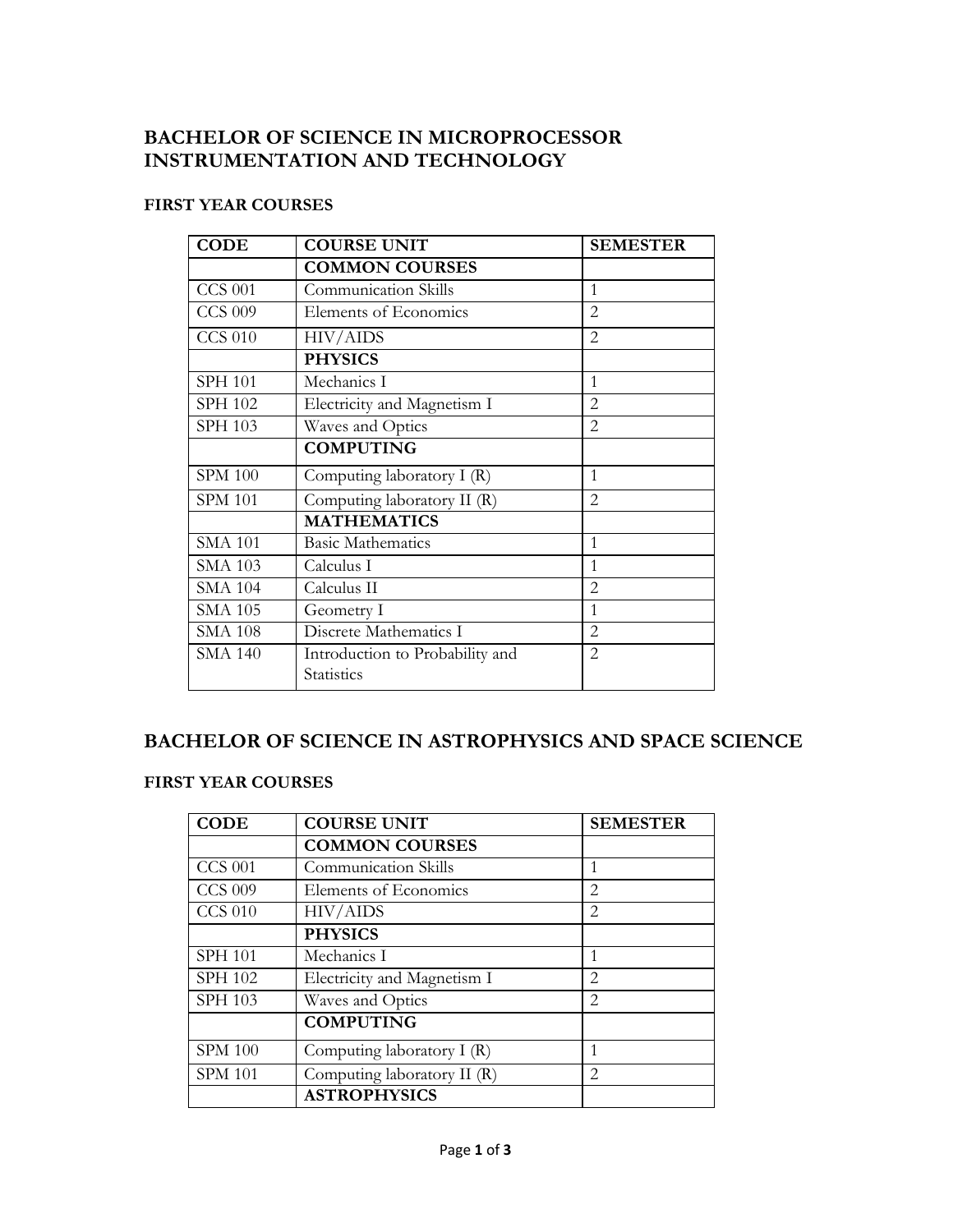| <b>SPA 101</b> | Introduction to Astrophysics     |                             |
|----------------|----------------------------------|-----------------------------|
| SPA 102        | Gravitation and the Solar System |                             |
|                | <b>MATHEMATICS</b>               |                             |
| <b>SMA 101</b> | <b>Basic Mathematics</b>         |                             |
| <b>SMA 103</b> | Calculus I                       |                             |
| <b>SMA 104</b> | Calculus II                      | $\mathcal{D}_{\mathcal{L}}$ |
| <b>SMA 140</b> | Introduction to Probability and  | $\mathcal{D}_{\mathcal{L}}$ |
|                | <b>Statistics</b>                |                             |

## **BACHELOR OF SCIENCE (PHYSICS)**

### **FIRST YEAR COURSES**

| <b>CODE</b>    | <b>COURSE UNIT</b>                       | <b>SEMEST</b>                 |
|----------------|------------------------------------------|-------------------------------|
|                |                                          | ER                            |
|                | <b>COMMON COURSES</b>                    |                               |
| <b>CCS 001</b> | <b>Communication Skills</b>              | 1                             |
| <b>CCS 009</b> | Elements of Economics                    | $\mathfrak{D}$                |
| <b>CCS 010</b> | <b>HIV/AIDS</b>                          | $\overline{2}$                |
|                | <b>PHYSICS</b>                           |                               |
| <b>SPH 101</b> | Mechanics I                              | 1                             |
| SPH 102        | Electricity and Magnetism I              | $\mathfrak{D}_{\mathfrak{p}}$ |
| SPH 103        | Waves and Optics                         | $\mathfrak{D}$                |
|                | <b>MATHEMATICS</b>                       |                               |
| <b>SMA 101</b> | <b>Basic Mathematics</b>                 | 1                             |
| <b>SMA 103</b> | Calculus I                               |                               |
| <b>SMA 104</b> | Calculus II                              | 2                             |
| <b>SMA 105</b> | Geometry I                               | 1                             |
| <b>SMA 116</b> | Geometry II                              | $\overline{2}$                |
| SMA 140        | Introduction to Probability & Statistics | $\mathfrak{D}$                |

### **POSTGRADUATE PROGRAMMES**

The goal of the postgraduate programme is to train high-level and competent research scholars in physics who are well prepared to addressing societal challenges of industrial and human resource development for the betterment of humanity and in many cases, future university faculty members with the relevant knowledge and refined skills in thematic areas of physics. The Department offers MSc and PhD programmes in the following specialization areas: